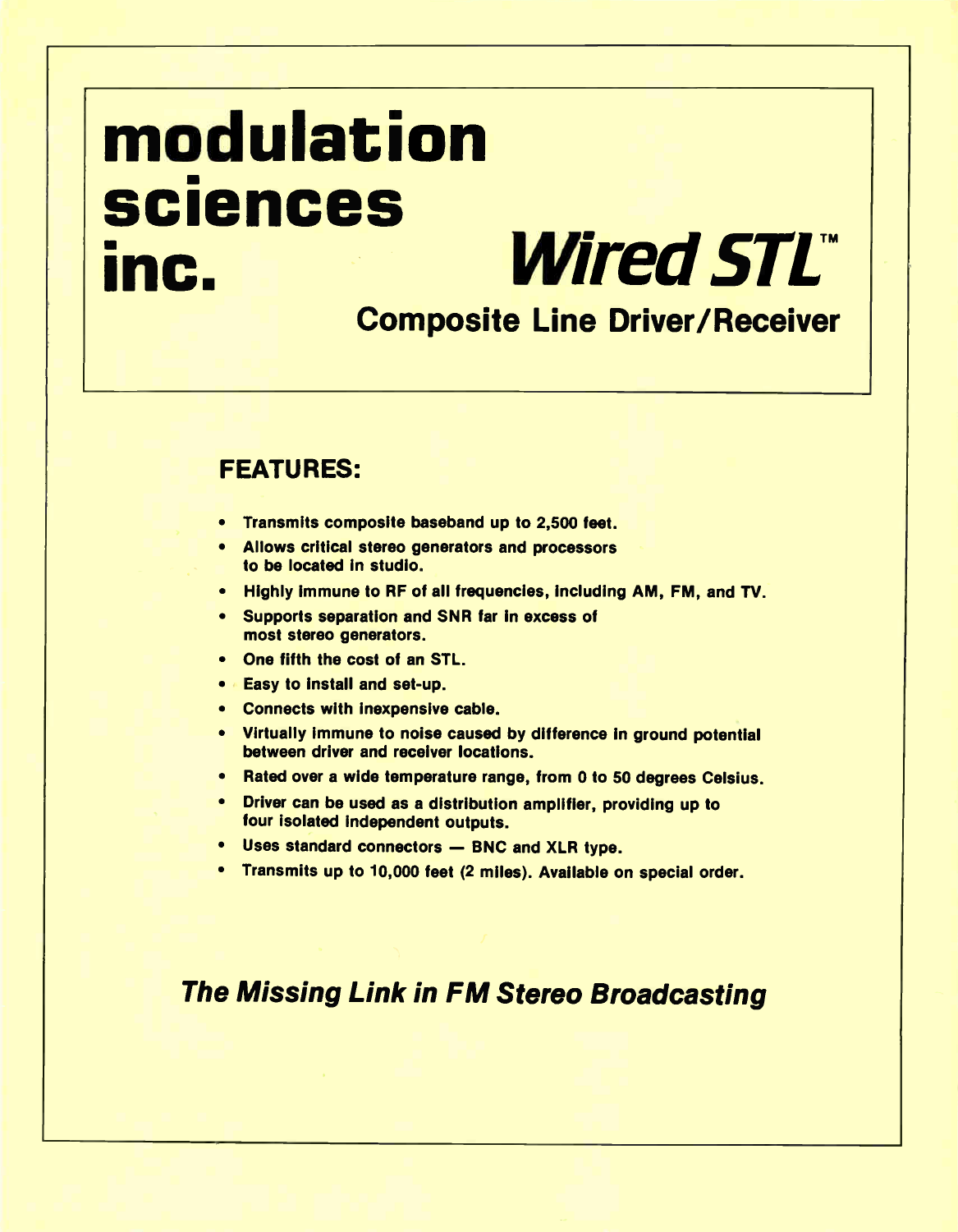### modulation sciences, inc.

Wired STL<sup>TM</sup> CLD-2500 System<br>
Composite Line Driver/Receiver

### Send stereo Baseband Over Inexpensive Transmission Lines Up to 2,500 feet (10,000 Feet Special)

Modulation Sciences has evolved a general solution to the problem of separating a stereo generator from its associated exciter. The Wired STL<sup>TM</sup> system sends stereo composite baseband over long lengths of inexpensive transmission line. Made up of a driver and a receiver, the Wired STL<sup>TM</sup> can easily operate with 2,500 feet of cable. Lengths as great as 10,000 feet are possible on special order.

### Extra Versatility

One driver can feed two separate runs of different lengths, each with its own receiver. The driver can also stand alone as a composite distribution amplifier to drive up to four separate coaxial lines.

### How it's Done

Technically the CLD-2500 system consists of a high current, balanced, impedance matched driver that couples to twinax line. At





FIGURE 2

the receiver end, the cable is terminated and an active circuit translates the balanced twinax circuit to a coax drive suitable for the short run to the exciter. Figure 1 is a schematic of the driver and Figure 2 is of the receiver.

### You Get Greater Freedom of Equipment Location; Improved Reliability and Easier Maintenance

The Composite Line Driver/Receiver fills a great need in FM station operation. Many system problems are solved when composite can be transmitted over long runs of cable. It removes a great restriction on the location of critical equipment within the technical plant. The flexibility that the Wired  $STL^{TM}$  provides can improve the reliability of the station by allowing sensitive equipment to be kept in a controlled environment. This accessibility makes preventative maintenance much easier. It also means that adjustments that affect the air sound can be made more accurately. In some instances, the CLD-2500 may contribute to the physical safety of the technical staff by minimizing their exposure to often hostile transmitter or STL environments.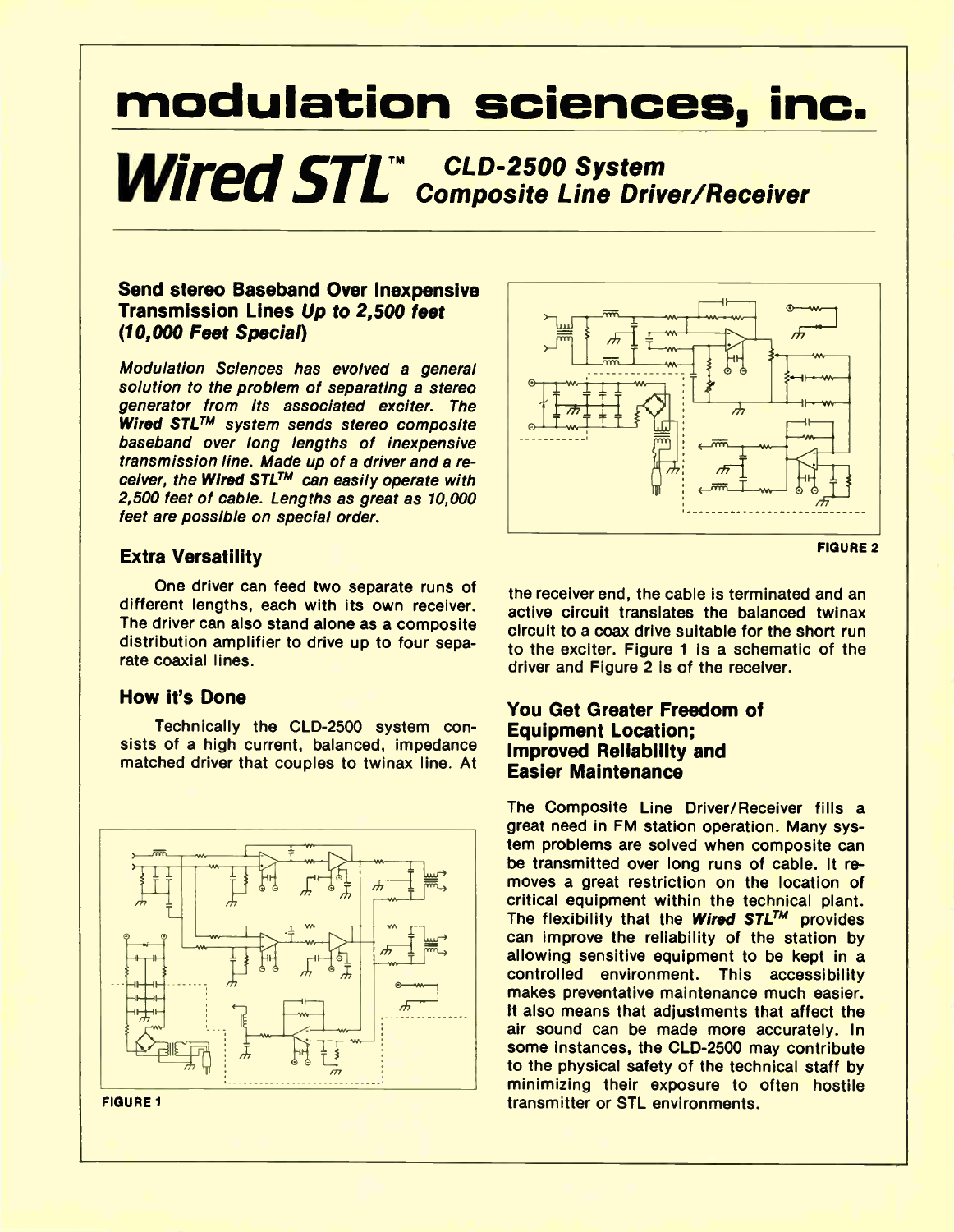### **Wired STI**<sup>M</sup> Composite Line Driver/Receiver Systems Specifications

| <b>SYSTEM CONFIGURATION:</b>                                          | One CLD-2501 composite line driver with one or two CLD-2502 line receivers.<br>Driver can stand alone as a composite distribution amplifier.                                      |                                                                                                |  |
|-----------------------------------------------------------------------|-----------------------------------------------------------------------------------------------------------------------------------------------------------------------------------|------------------------------------------------------------------------------------------------|--|
| <b>MAXIMUM LINE LENGTH:</b><br>(Note 1)                               | Belden 9463 (78 ohm) - 2,500 feet<br>Belden 9182 (150 ohm) - 4,000 feet (Note 2)<br>(Up to 10,000 feet cable of either type with modified receiver)                               |                                                                                                |  |
| <b>OVERALL SYSTEM GAIN:</b>                                           | Adjustable from 0 to -20 dB                                                                                                                                                       |                                                                                                |  |
|                                                                       | <b>INPUT LEVEL:</b><br><b>GAIN:</b>                                                                                                                                               | TEST CONDITIONS FOR ALL FOLLOWING SYSTEM SPECIFICATIONS:<br>4 volts Peak to Peak (PP)<br>unity |  |
| <b>TWO-TONE INTERMODULATION DISTORTION:</b>                           |                                                                                                                                                                                   |                                                                                                |  |
|                                                                       | Any two frequencies, 50 Hz to 53 kHz, 1:1 at 4 volts PP total: -70 dB<br>Any frequency, 50 Hz to 53 kHz with any frequency 53 kHz to 100 kHz,<br>10:1 at 4 volts PP total: -70 dB |                                                                                                |  |
| <b>BROADBAND NOISE (20 Hz to 100 kHz):</b>                            |                                                                                                                                                                                   | 85 dB below 4 volts PP                                                                         |  |
| <b>60 HZ COMMON MODE REJECTION:</b>                                   |                                                                                                                                                                                   | 95 dB nominal, 70 dB at temperature extremes                                                   |  |
| 60 HZ SHIELD CURRENT NOISE REJECTION<br>WITH 500 FEET OF BELDEN 9463: |                                                                                                                                                                                   | Shield current: 0.5 A (Note 3)<br>Output noise: 66 dB below 4 volts PP                         |  |
| Note $1:$<br>the use of other type cable.                             |                                                                                                                                                                                   | This data applies only for use with the specified Belden cables. Contact the factory regarding |  |

Note 2: Termination resistors in both driver and receiver must be changed to use 9182 cable.

Note 3: This is an extreme figure. Normally shield currents of only a few milliamps would be expected, in which case output noise resulting from shield current would be insignificant.

| <b>SPECIFICATION</b><br>(Note4)                          | <b>DRIVER/RECEIVER ONLY</b><br>(NO CABLE) | <b>WITH 1,000 FEET</b><br>OF BELDEN 9463 | <b>WITH 2,500 FEET</b><br>OF BELDEN 9463 |
|----------------------------------------------------------|-------------------------------------------|------------------------------------------|------------------------------------------|
| <b>FREQUENCY RESPONSE</b><br>(DC to 53 kHz)              | $±$ 0.01 dB                               | $±$ 0.02 dB                              | $±$ 0.03 dB                              |
| DIFFERENTIAL TIME DELAY<br><b>RELATIVE to 38 kHz at:</b> |                                           |                                          |                                          |
| 1 kHz                                                    | $-40$ nS                                  | $+10ns$                                  | $+20nS$                                  |
| 10 kHz                                                   | $-10ns$                                   | $+300$                                   | $+20$ nS                                 |
| <b>19 kHz</b>                                            | $-5nS$                                    | $+10nS$                                  | $-15ns$                                  |
| <b>53 kHz</b>                                            | $+5nS$                                    | $+105$                                   | $-40ns$                                  |
| <b>STEREO SEPARATION at:</b>                             |                                           |                                          |                                          |
| 1 kHz                                                    | $>60$ dB                                  | $>60$ dB                                 | 55 dB                                    |
| <b>15 kHz</b>                                            | 60 dB                                     | 55 dB                                    | 45 dB                                    |
| (Note 5)                                                 |                                           |                                          |                                          |
|                                                          |                                           |                                          |                                          |

Note 4: All specifications relating to system with cable were measured with HF compensation control adjusted. Note 5: Separation figures were calculated from measured amplitude and delay response, assuming an ideal stereo composite input signal.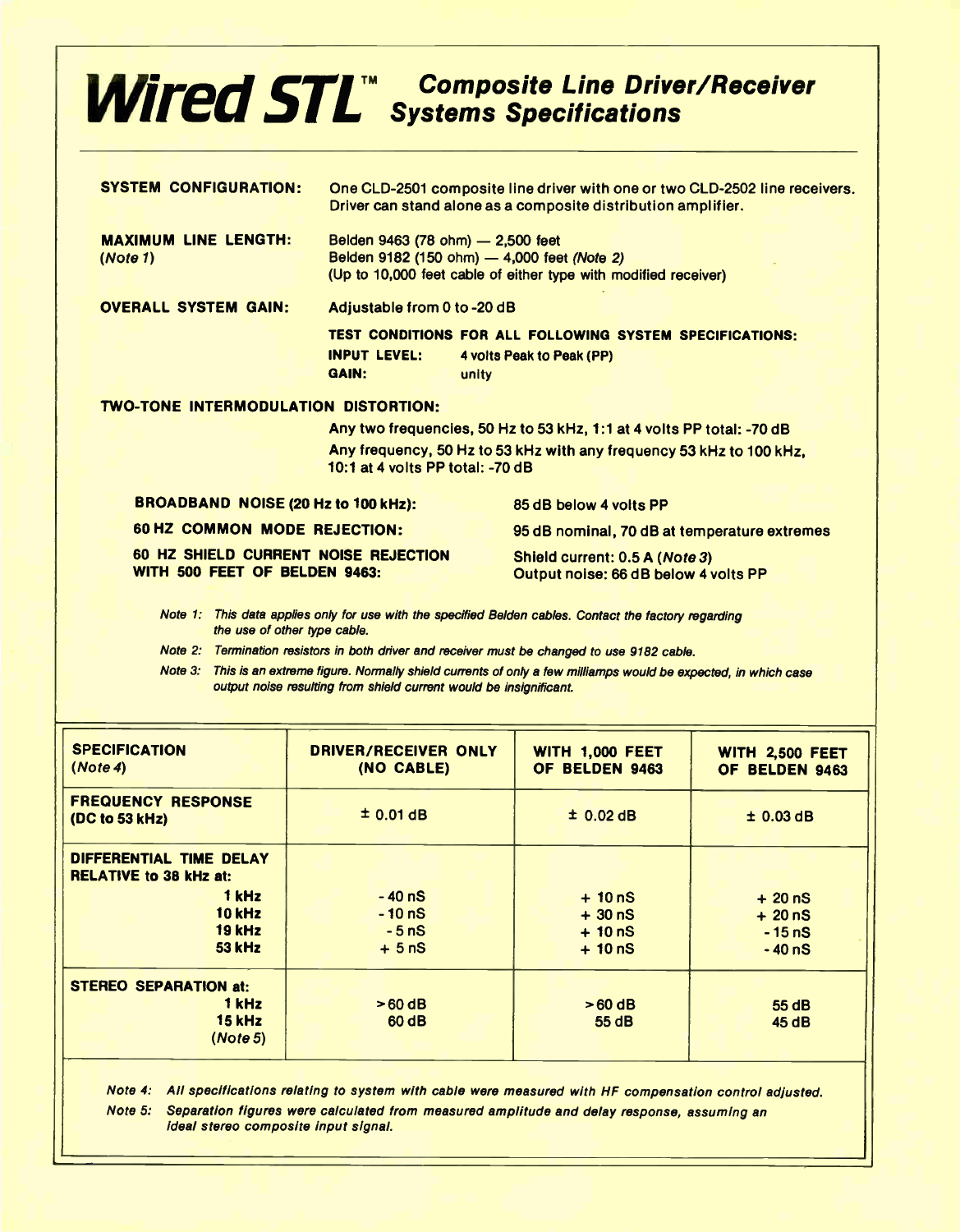### CLD-2501 and CLD-2502 Composite Line Driver/Receiver Specifications

| SIZE:<br>(Note 6)         | 1.75" $(44.5) \times 19$ " $(482.6)$ rack panel with<br>1.75" (44.5) H x 12" (304.8) W x 5.75" (146.1) D rear housing |  |  |
|---------------------------|-----------------------------------------------------------------------------------------------------------------------|--|--|
| <b>POWER:</b>             | 95 to 130 volts AC, 10 watts max. 190 to 260 volt option available                                                    |  |  |
| <b>TEMPERATURE RANGE:</b> | 0 to 50 degrees Celsius                                                                                               |  |  |
| <b>RF PROTECTION:</b>     | All inputs and outputs RF suppressed, power supply RF suppressed and<br>shielded from main circuitry                  |  |  |
| <b>POWER INDICATOR:</b>   | <b>Green LED</b>                                                                                                      |  |  |

|                                               | CLD-2501/Driver                                                                                                                                                                      | <b>CLD-2502/Receiver</b>                                                                                                                                                           |
|-----------------------------------------------|--------------------------------------------------------------------------------------------------------------------------------------------------------------------------------------|------------------------------------------------------------------------------------------------------------------------------------------------------------------------------------|
| <b>GAIN:</b>                                  | Unity to all outputs                                                                                                                                                                 | 20-turn pot<br>Adjusts gain of both main and test<br>outputs from 0 to -20 dB                                                                                                      |
| <b>HF COMPENSATION:</b>                       |                                                                                                                                                                                      | 1-turn trim pot<br>Adjusts high frequency response<br>for cable length                                                                                                             |
| <b>CONNECTORS/LEVELS</b><br><b>IMPEDANCES</b> |                                                                                                                                                                                      |                                                                                                                                                                                    |
| <b>INPUT:</b>                                 | <b>Floating BNC connector</b><br>1 to 10 volts PP<br>15 kOhms                                                                                                                        | D3F (XLR type panel mount female)<br>1 to 10 volts PP (balanced)<br>Impedance matched to cable type:<br>- Belden 9463 (standard): 78 Ohm<br>- Belden 9182 (special order): 150 Ohm |
| <b>TEST OUTPUT:</b>                           | <b>BNC connector</b><br>1 to 10 volts PP<br>200 Ohms                                                                                                                                 | <b>BNC</b> connector<br>1 to 10 volts PP<br>1 kOhm                                                                                                                                 |
| <b>MAIN OUTPUTS:</b>                          | Two D3M (XLR type panel mount male)<br>1 to 10 volts PP (balanced)<br>Impedance matched to cable type:<br>- Belden 9463 (standard): 78 Ohm<br>- Belden 9182 (special order): 150 Ohm | <b>BNC</b> connector<br>1 to 10 volts PP<br>180 Ohms                                                                                                                               |

Note 6: Dimensions are in inches (millimeters).

Call Today -Discover The Missing Link! The

# modulation sciences, inc.—

115 Myrtle Avenue • Brooklyn, New York 11201 • Tel. 718-625-7333 • Toll Free 800-826-2603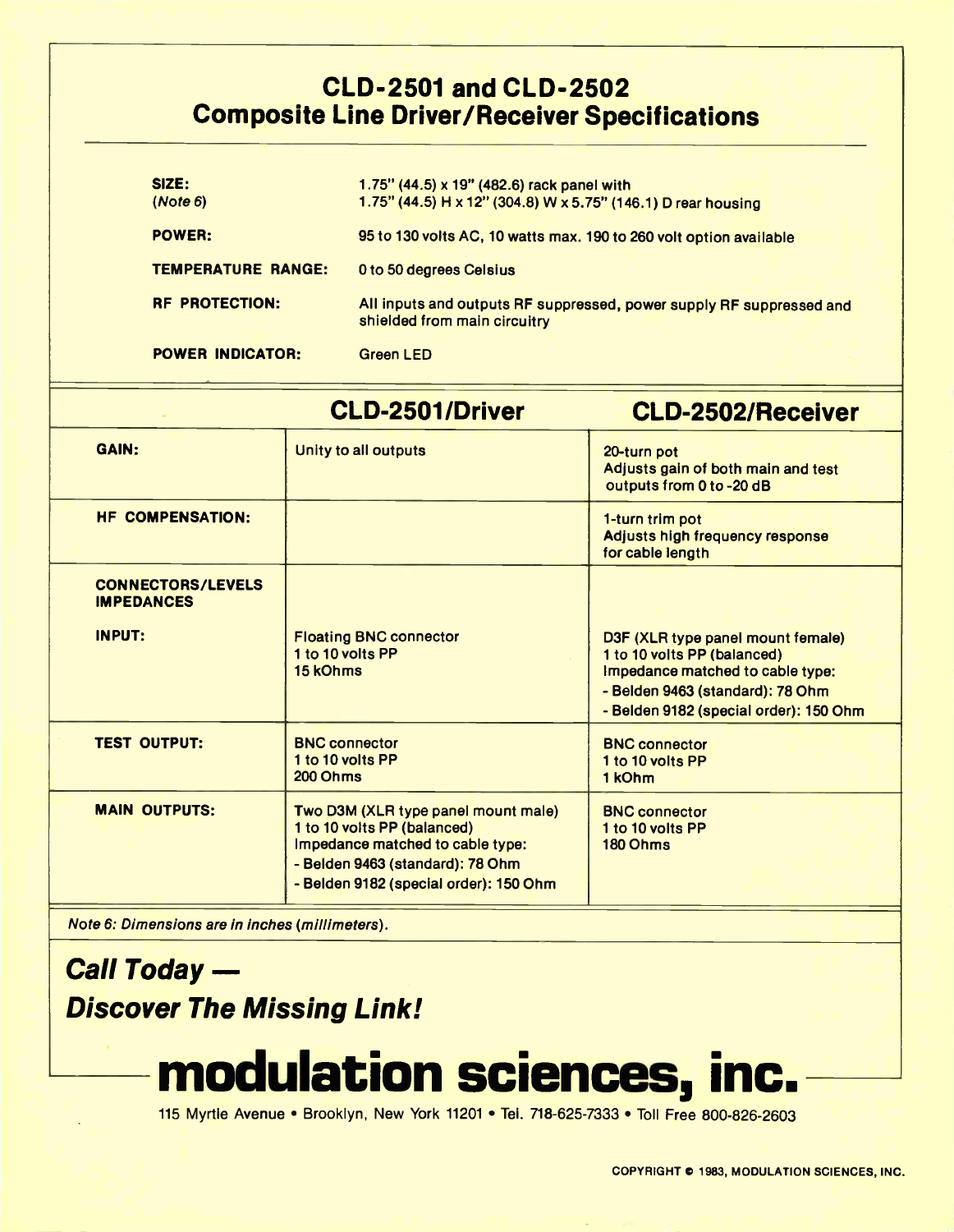# BRoaDcasT October 1982 **enGineeRing**

# Field report: By John Shepler, technical consultant, Rockford, IL The Modulation Sciences CP-803 FM composite processor

Reprinted with permission from the October, 1982 issue of Broadcast Engineering magazine. Copyright 1982, Intertec Publishing Corp., Overland Park, KS 66212.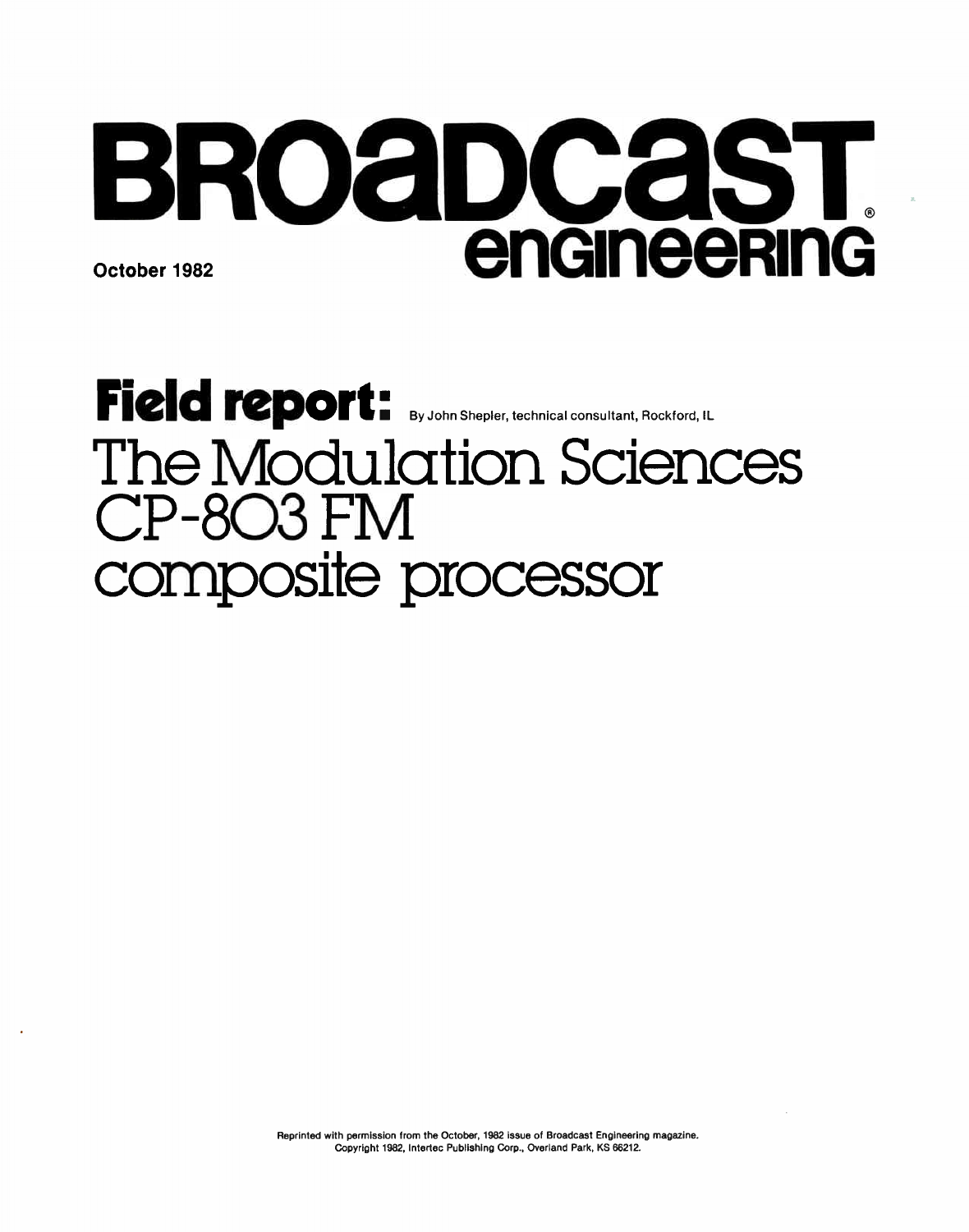# Manufacturer's claims

Modulation Sciences claims that you can sharpen your competitive edge by adding its CP-803 to your compressor/limiter/stereo generator to enhance the stereo composite signal. The claim is for a resulting signal up by 6dB with a

greater dynamic range for a more open sound — all without the breathing, pumping or swishing associated with conventional processing.

These oscillograms show the manufacturer's claimed difference between its CP-803 action and illegal baseband clipping. Figure 1 shows the 19kHz sine wave riding the crest of the signal at 100% modulation, illustrating that the CP-803 does not clip the pilot. In Figure 2, illegal baseband clipping is shown by the square tops in the oscillogram trace.

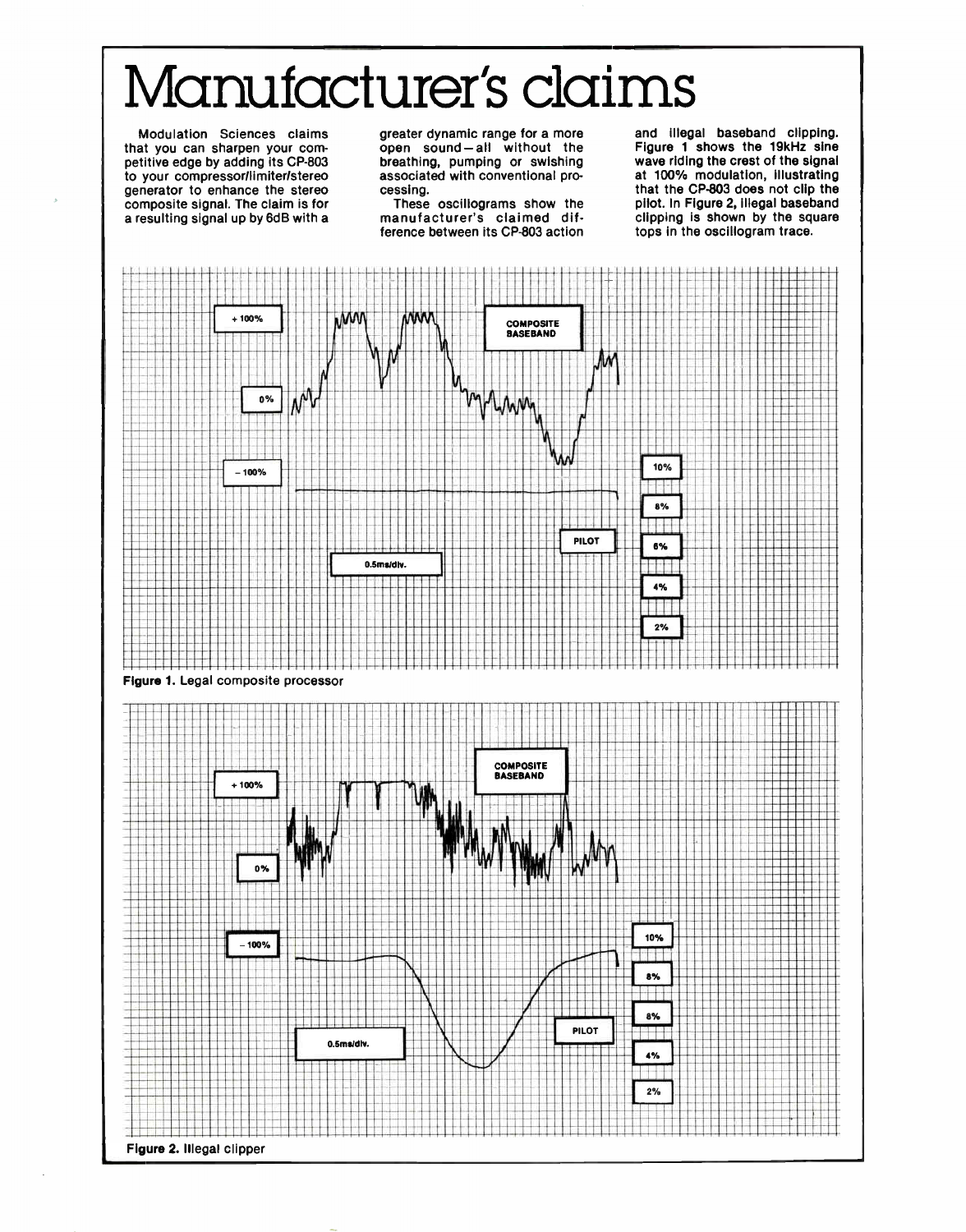## **FICIM ICOUR Report Following Shepler, technical consultant, Rockford, IL** The Modulation Sciences CP-803 FM **uposite processor**



Composite processing is an FM audio technique that has been surrounded by much controversy. Those who are for it claim that it significantly increases signal loudness with minimal quality losses. Those in opposition claim that it jeopardizes the integrity of the audio and, perhaps, the legality of the station operation.

My own experience is that composite processing has a lot to offer the stereo broadcaster. Be forewarned, however, that this is a high power technique and, unless you have the finesse to keep the genie in the bottle, you could be buying some problems.

Recently, I had the opportunity to field test a new composite processor that is designed to be easily adjusted and that will protect the signal from interference-causing side effects. I'd like to share my findings concerning the Modulation Sciences CP-803 processor.

#### History of composite processing

FM broadcasters have always been plagued with modulation problems. The 75µs pre-emphasis curve tends to create undue sensitivity in high frequency audio material. Crashing cymbals and raspy voices can easily flash the modulation peak indicator. Stereo generator circuits have only made matters worse with low-pass filters that ring and overshoot.

Recent audio processors have come a long way in solving these problems, but they still suffer from one significant deficiency—all audio processing is done before the stereo generator. Any discrepencies in the stereo generator, STL receiver/transmitter, or anywhere else between the processor and the FM modulator cannot be corrected.

What is needed is processing on the total or composite stereo signal. This is why composite processors or "clippers" were developed. The composite clipper connects between your stereo generator or STL receiver and the exciter input. Its function is to clip or chop off the minor modulation peaks that limit your modulation level.

Two major benefits result. First, your modulation is solid and can be kept much closer to the 100% level on the modulation meter without flashing the peak indicator. Second, and even more important, a clipped signal sounds cleaner and more "open" than a compressed or peak limited signal given the same amount of processing.

Granted, peak clipping generates harmonic distortion. But processors that play with the dynamics of the audio tend to create a dull, unnatural sound when pushed very hard. Our trusted tool, the wideband limiter, can make a mess out of an otherwise beautiful signal.

The harmonic distortion would not be so bad if the extra frequency components generated did not spread the signal into other channels, inviting an FCC citation. The audible effects are mainly filtered by the receiver circuits

and do not seem to hurt much at low clipping levels. Of course, the temptation for most people is to see how much bite the signal can stand. This may create a raspy edge on voices and music, and is said to turn a receiver's stereo pilot indicator into a disco light show.

#### The MS! approach

The Modulation Sciences CP-803 composite processor is a recent development designed specifically to correct the problems of modulation splatter, temperature drift and tricky operator adjustments. I was curious to see if the performance of this unit would live up to the claims that were made. Fortunately, Eric Small at MSI was willing to loan me a test unit for a few weeks. I had the eager assistance of engineers Jim Douglas and Bud Walters at WXXO, who helped put the unit through its paces.

Installation of the CP-803 is easy enough. The input and output connectors are BNC types, common to most stereo generators and exciters. In this case, we simply put the MSI unit in the line between an Orban Optimod 8000 processor and a Harris TE -3 exciter equipped with an Optimod input adapter.

The package is small  $(1\frac{1}{2}x^{2})$ . It sat on top of the Optimod for the tests. A rack-mount is available, although you might want to think about keeping the adjustments out of the reach of Continued on page 68